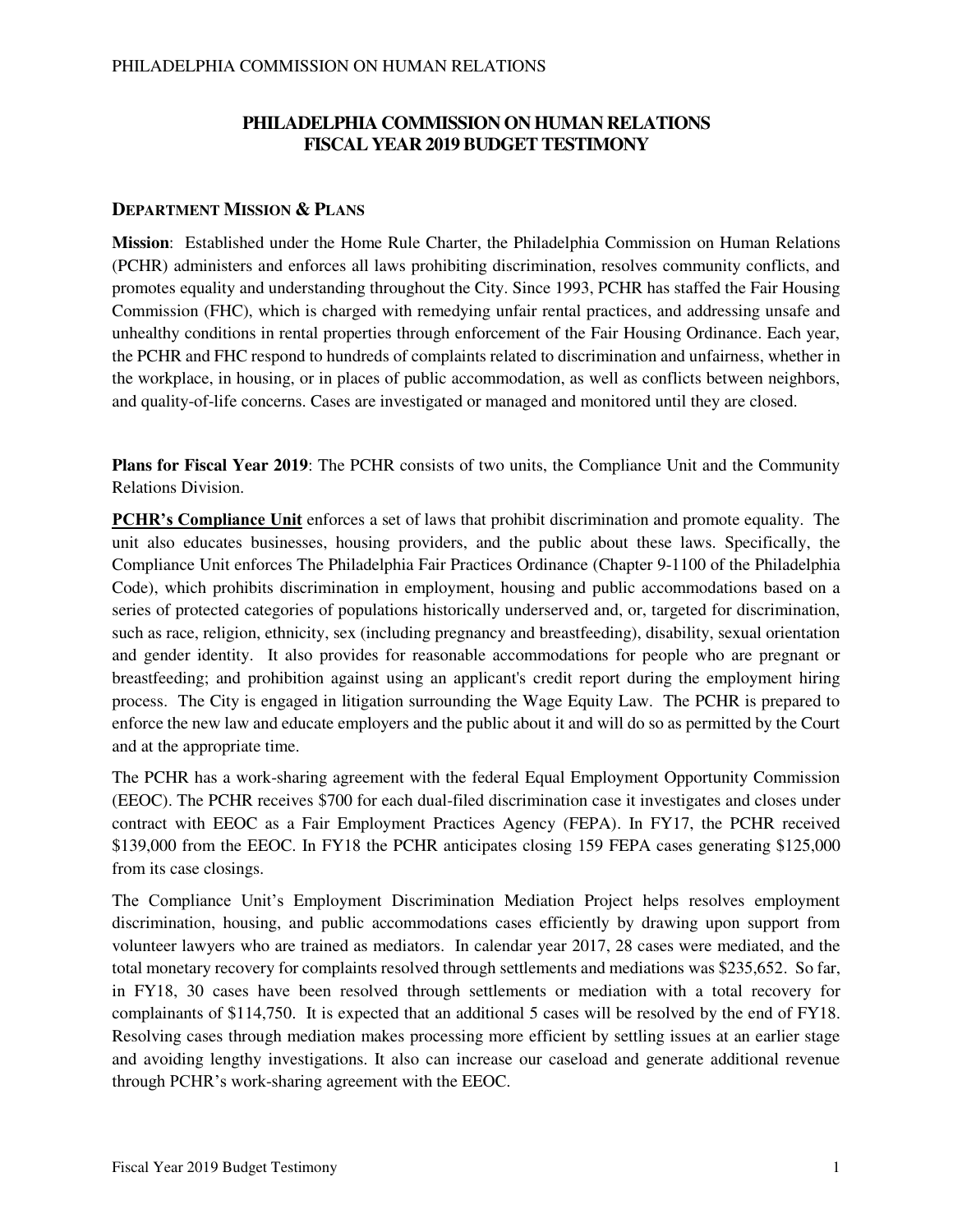**The Fair Criminal Record Screening Standards Law,** or "Ban the Box" (Chapter 9-3500 of the Philadelphia Code) governs employers' use of criminal background checks during the job application process and throughout employment. It is illegal for employers to ask about criminal backgrounds during the entire job application process; from the completion of the application until a conditional offer of employment is made. After a conditional offer is made, the law controls how the employer can use criminal history reports. New provisions to the Ban the Box law went into effect in March 2016 expanding the reach of existing law to more businesses. In FY17, the PCHR investigated 25 Ban the Box cases. It is expected that the PCHR will investigate 40 cases in FY18. Staff has increased its trainings on the Ban the Box law to community, HR professionals and lawyers. In FY19, the PCHR will roll out a media campaign to promote the City's Ban the Box law to individuals with criminal records and businesses in Philadelphia. Messages will be delivered through advertisements, public service announcements and "know your rights and responsibilities" materials in English and Spanish.

**The Coalition for Restaurant Safety and Health (CRSH)** – The PCHR has been actively involved in the creation of this coalition of advocacy and government groups in Philadelphia, working to promote respectful and safe workplaces in the restaurant industry. According to the Bureau of Labor Statistics, the restaurant industry is the fifth largest employer in Philadelphia, employing an increasing number of immigrants, women and young people. Safe workplaces and fair practices benefit employers, employees and the city's tourism industry. Along with the PCHR, CRSH members include workplace safety organizations, legal advocates, and women's groups, who came together to address this serious issue. CRSH received funding from the Valentine Foundation to begin these efforts. Restaurant workers are particularly vulnerable to sexual harassment and restaurants are the biggest source of sexual harassment complaints nationwide. To improve safety and health in the workplace, CRSH trainings will educate employees in how to identify abusive behaviors that impact the workplace, how to respond to situations of sexual violence, and how to create a supportive, productive and safe workplace culture. CRSH also will offer antiharassment policy guidance for employers. Initially, the trainings will be targeted to immigrant workers and will be offered in Spanish and English.

The Compliance Unit has maintained its productivity with case investigations and case closings. Staff also has increased its outreach and training on people's rights and responsibilities under the Fair Practices Ordinance and the Ban the Box law.

In October 2017, the PCHR presented its follow-up progress report, one year later, on racism and discrimination within Philadelphia's LGBTQ community. The report described compliance by bars and non-profits in the Gayborhood who received mandatory training for staff and management on their rights and responsibilities under the Fair Practices Ordinance, as well as, Implicit Bias training. The PCHR will continue to provide any necessary outreach and education through FY19.

#### **Compliance FY19 Plans:**

- Increase compliance case closings in FY19.
- Increase outreach and education to the ex-offender community and the business communities.
- Launch an outreach and education multimedia campaign on the "Ban the Box" law designed to reach the ex-offender community and the business communities.
- Increase investigations of new Ban the Box cases in FY19.
- Increase mediations of employment discrimination cases FY19.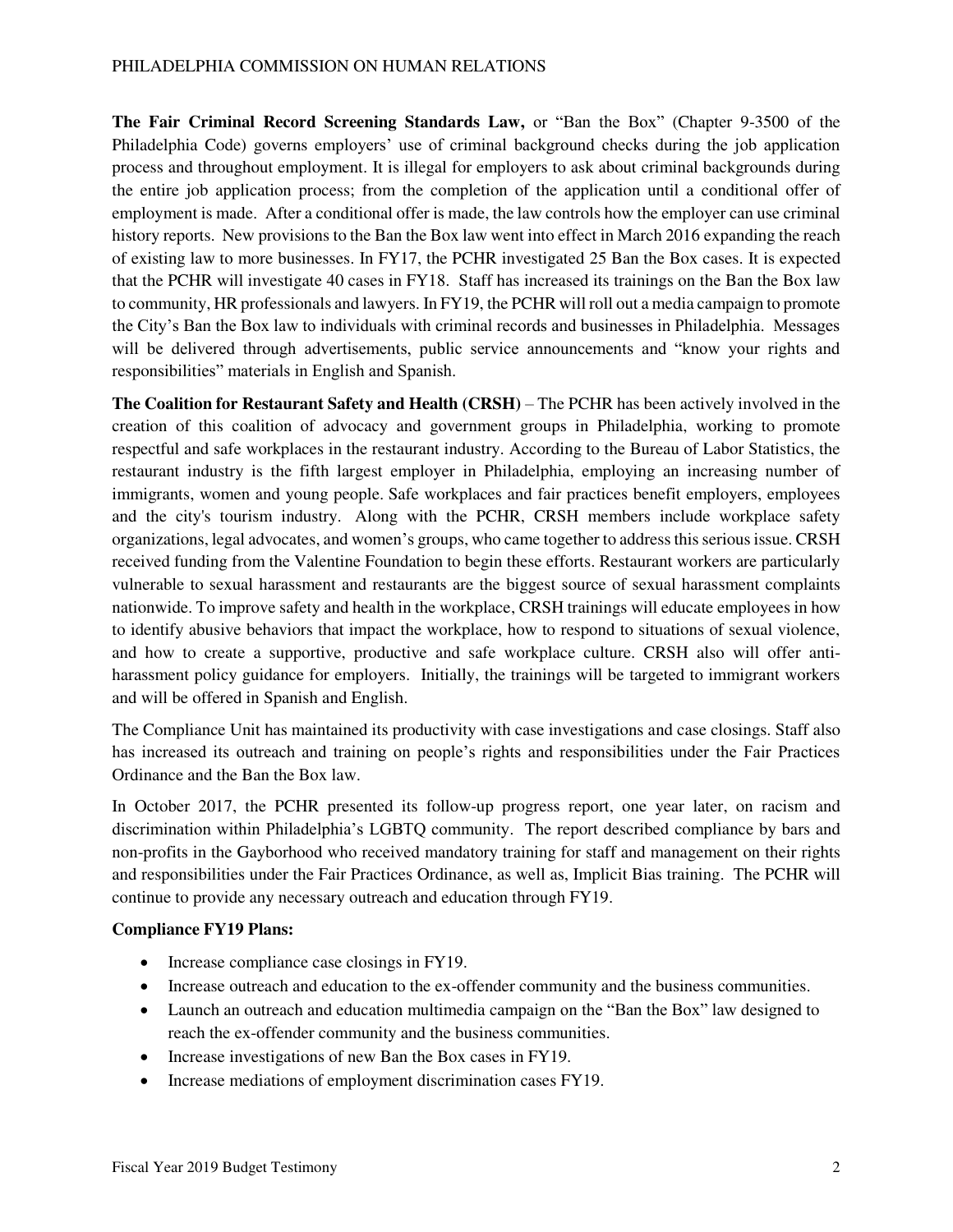- Increase outreach and education to the business community on all laws enforced by the PCHR in FY19, which hopefully, will include the Wage Equity Law.
- Continue to work with the Coalition for Restaurant Safety and Health (CRSH) to educate restaurant owners and their employees on their rights and responsibilities regarding preventing workplace sexual harassment.
- Create an accessible online archive of public hearing decisions.

**PCHR's Community Relations Division (CRD)** provides a variety of conflict resolution and mediation services to resolve neighborhood disputes and engages people of different backgrounds to promote intergroup harmony. The CRD also conducts skill-building workshops and serves as a general educational arm of the PCHR.

Through its **Dispute Resolution Program**, the CRD routinely responds to requests from residents, policymakers, and law enforcement to help quell neighbor disputes and other volatile situations that have not yet escalated to violence and are not being litigated in court. It is one of the most frequently accessed initiatives the PCHR offers, helping to divert other resources, such as police presence or constituent services, to more pressing matters by preventing neighborhood problems from escalating into potentially violent events through mediation and constructive conflict consultation. In FY18, the CRD estimates it will investigate 340 neighbor dispute cases.

Through its **Intergroup Conflict Response Program**, the CRD partners with police, schools, community groups, City departments and other entities to help address issues that arise from conflicts motivated by prejudice or hate by establishing long-term peace and harmony by engaging the community in dialogue, facilitated discussions and structured programming. In FY18, the CRD estimates it will investigate 60 intergroup conflict cases.

The CRD is proactive in conflict prevention through its **Prevention and Community-Building Program,** which seeks to engage the community through a variety of programs. These programs include leading and participating in outreach events and activities; organizing community dialogues; and conducting information sessions and skills workshops for community stakeholders, including churches and other groups. In FY18, the PCHR will have conducted 188 prevention education and outreach activities. Throughout FY18, as part our Changing Neighborhoods Project, PCHR partnered with Reading Terminal Market, HIAS PA (an immigrant and refugee organization), and the Penn Center for Civic Engagement on a project called **Breaking Bread, Breaking Barriers.** This brings together communities through a cuisinebased cultural exchange and facilitated dialogue. PCHR will continue Breaking Bread, Breaking Barriers in FY19.

Also, the CRD is expanding its **Community Conflict Resolution Certificate Program** - an initiative to train community members to resolve neighborhood disputes in their local communities. The intention of the project is to equip residents of Philadelphia with the tools they need to help resolve interpersonal conflicts in their neighborhoods before they escalate, and to do so in a safe and neutral environment. This initiative allows for building positive relations among neighbors. Trainings range from Conflict Resolution 101 to Intercultural Communication.

Each month, the PCHR also convenes an **Interagency Civil Rights Task Force** that is made up of local, state, and federal law enforcement agencies and community partners who work to prevent intergroup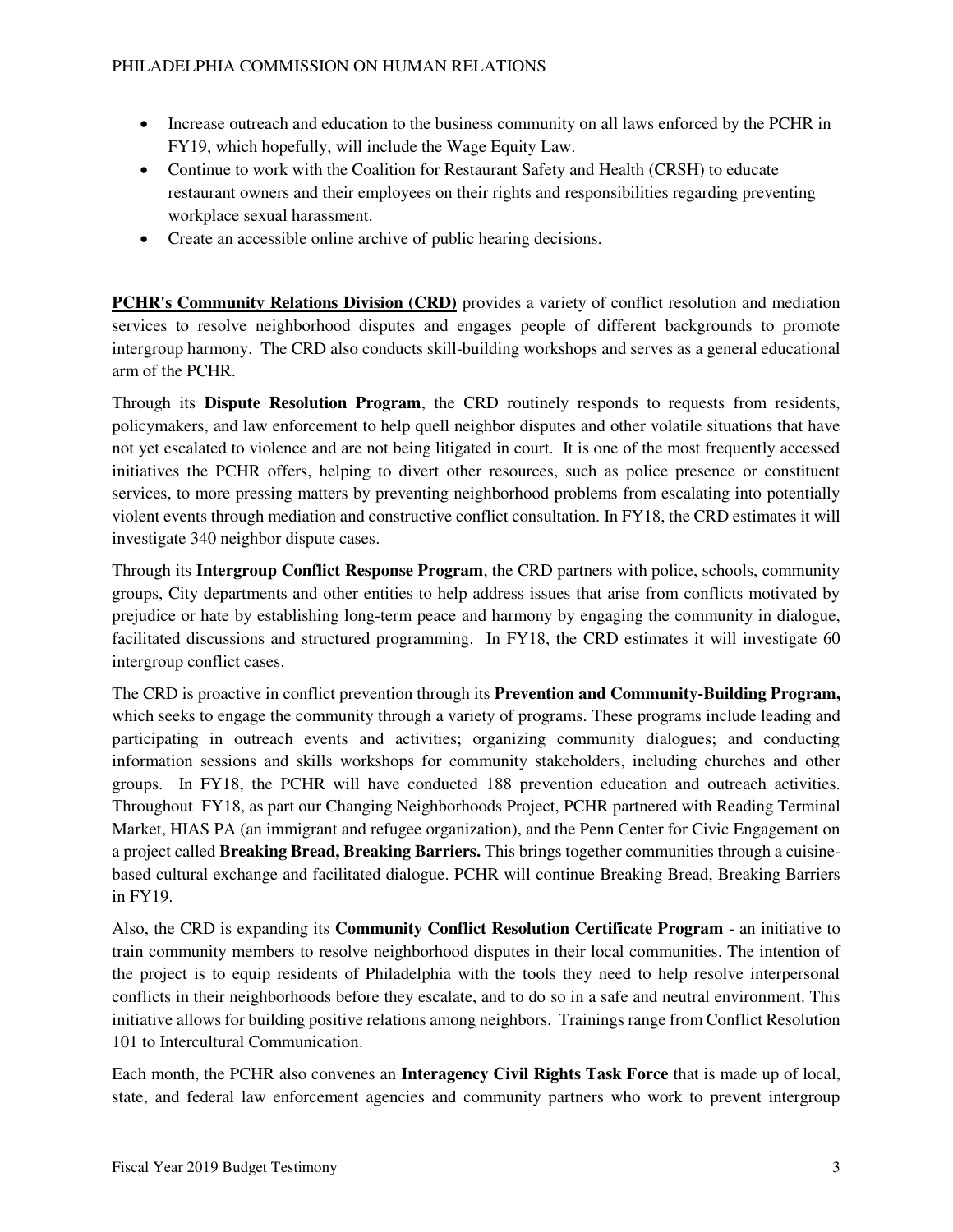tension and bias crimes. It is through these partnerships that the PCHR co-organized the second "Unifying our Communities – Responding to Hate" summit. This summit was led by leaders of the community and of faith-based and nonprofit organizations, and provided an update on the status of hate crimes in Pennsylvania and the Philadelphia region.

The PCHR continues to deploy its **Philadelphia Civil Rights Rapid Response Team**, which is an interdisciplinary group that includes civil rights leaders from city, state, and federal agencies, the School District, and advocacy groups that focus on responding to hate crimes, bias incidents, and violent acts that have bias potential. The Team also educates stakeholders about a range of topics, including law enforcement procedures for investigation, the rise of violent extremism and its impact on civil rights and hate crime, and agencies' protocols in responding to bias incidents.

After the 2016 presidential election, the CRD has continued to respond to many hate crimes and bias incidents. Whether racist or anti-Semitic graffiti, or homophobic or Islamaphobic acts of hate, staff works to reduce community tension by partnering with police, schools, community groups, City departments, and other entities to help address the issues by engaging the community in dialogue, facilitated discussions, and structured programming to create long-term peace and harmony. From November 2016 through March 2018, the PCHR has received 127 reports of hate or bias incidents. To combat further hate and bias incidents, the staff has increased outreach to many communities including, immigrants and refugees, LGBTQ residents and various religious groups. Staff continues to utilize the Hate Crimes and Bias Incidents handout that was translated into multiple languages, including Arabic, simplified Chinese, French, Khmer, Korean, Russian, Vietnamese, and Spanish. The CRD staff also established quarterly **Prevention Plans** for each police district, so that they can proactively conduct outreach and education to try to prevent further acts of hate or bias.

## **Community Relations FY19 Plans:**

- Implementing Breaking Bread Breaking Barriers 2.0, which will move conversations to communities where the City is investing Rebuild dollars;
- Convening "Stop and Go" community conversations, which will engage mainly Asian business owners and community members to gain a better understanding and respect for each other and to build stronger communities
- "We are the Northeast" a comprehensive campaign to address racism in the Northeast, with the hope of replicating the campaign in South Philly as well.
- Developing a Good Neighbor Guide that will include tips, conflict resolution techniques, and resources to build and maintain quality of life.
- Expand the Community Conflict Certificate Program to reach more communities.

**The Fair Housing Commission (FHC)** enforces the Fair Housing Ordinance (Chapter 9-800 of the Philadelphia Code), which addresses unfair rental practices in housing, particularly when a property has been cited for code violations. Each year, hundreds of tenants file complaints with the FHC seeking redress after their landlords engage in unfair rental practices, such as terminating a lease when a property is cited for code violations or retaliating against tenants for exercising their legal rights. The FHC also conducts educational outreach to inform tenants and landlords of their rights and responsibilities under the law.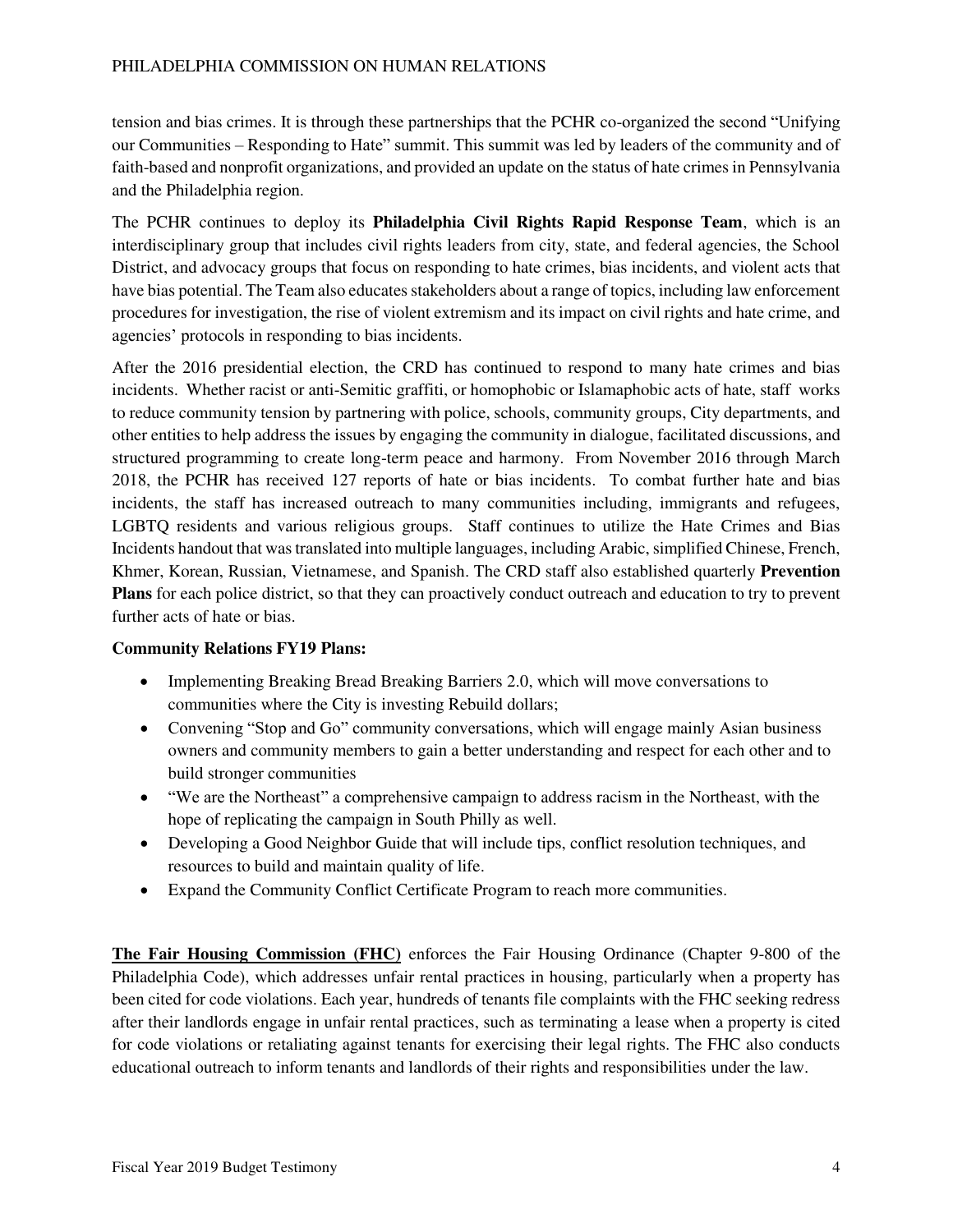FHC leadership has played an active role in the **Mayor's Eviction Task Force**, which is charged with issuing recommendations on how to ease or end the eviction crisis that is affecting many low-income Philadelphians. Among other initiatives, members of the Task Force have focused on strengthening the Fair Housing Ordinance to provide greater protections for tenants and landlords in the city. The FHC has also continued to work with refugee and immigrant organizations to educate their staff on the rights and responsibilities for tenants and landlords, with a focus on preventing housing discrimination.

In FY19, the FHC will continue to work on intitiatives outlined in the city's Affirmativelty Furthering Fair Housing plan, including restarting meetings of the FHC and PCHR's **(e)Quality Housing Working Group**, which is comprised of landlord and tenant advocates, housing providers and federal, state and local fair housing agencies. The group focuses on issues of habitability, accessibility, affordability and equal access to housing with the intention of creating positive recommendations to address Philadelphia's housing stock and its residents.

In FY19, FHC staff will increase collaboration with L&I and the Health Department to help ensure safer and healthier rental housing exists in Philadelphia. Staff will also work to address issues of systemic habitability in multi-unit buildings or properties by negligent landlords.

## **FHC FY19 Plans:**

- Increase education and outreach to tenants and landlords in FY19, highlighting any new amendments to the Fair Housing Ordinance.
- Continue to partner with the Mayor's Eviction Task Force members to conduct increased education and outreach on unfair rental practices and the Fair Housing Ordinance.
- Increase coordination with L+I.
- Launch a mediation program.

## **PCHR/FHC Administration FY19 Plans:**

• Launch our new case management system created by OIT. With a new system, we will be able to track our work and run reports. This will greatly increase our efficiency and allow us to focus on our productivity and outcomes.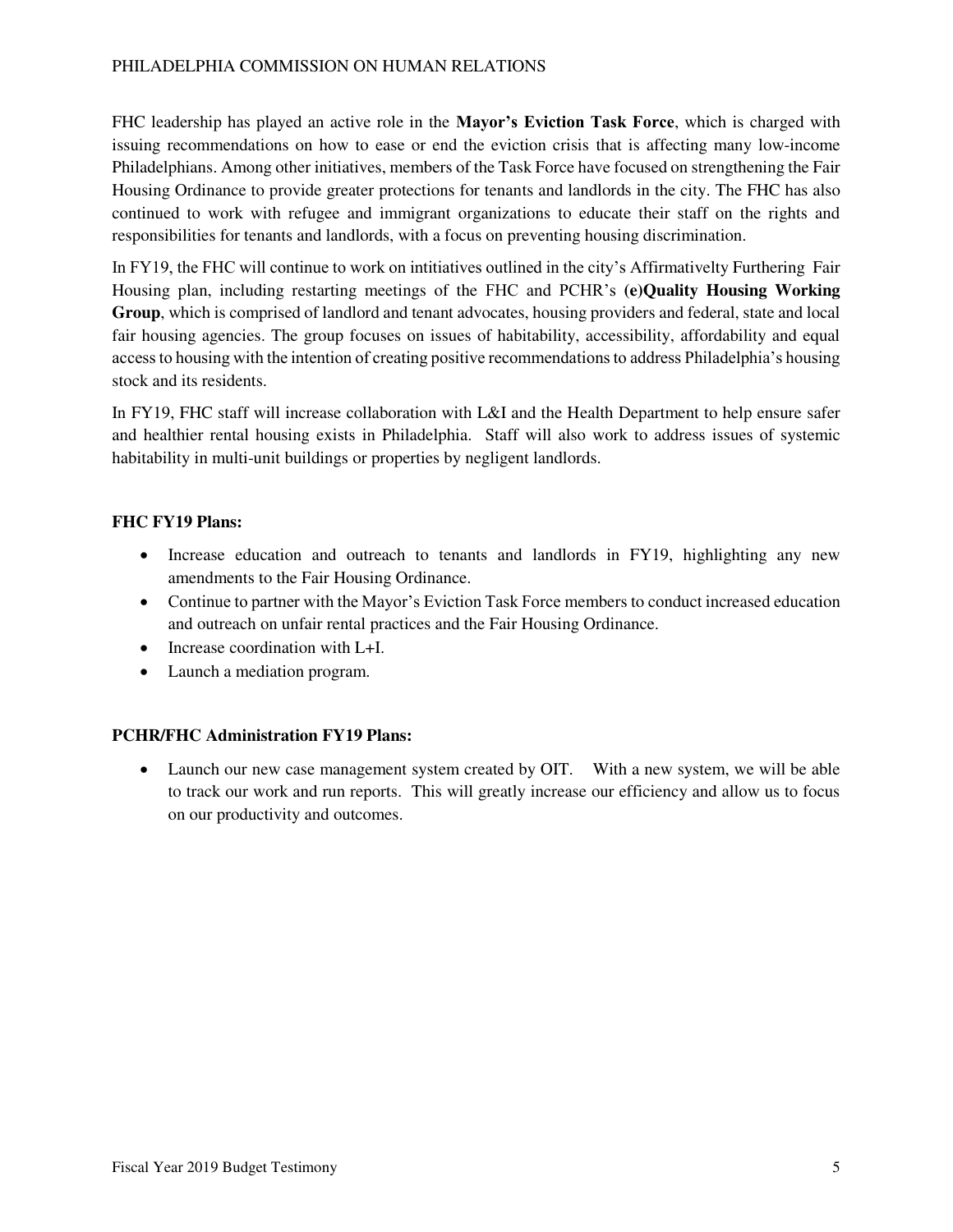| <b>Staff Demographics Summary (as of December 28, 2017)</b> |                               |          |           |                             |  |  |
|-------------------------------------------------------------|-------------------------------|----------|-----------|-----------------------------|--|--|
|                                                             | Total                         | Minority | White     | Female                      |  |  |
| Number of Full-Time Staff                                   | 32                            | 23       |           | 24                          |  |  |
| Number of Exempt Staff                                      | $\mathfrak{D}_{\mathfrak{p}}$ |          |           | $\mathcal{D}_{\mathcal{L}}$ |  |  |
| Number of Executive Staff                                   |                               | $\theta$ |           |                             |  |  |
| (deputy level and above)                                    |                               |          |           |                             |  |  |
| Average Salary, Full-Time Staff                             | \$61,123                      | \$55,199 | \$76,261  | \$60,441                    |  |  |
| Average Salary, Exempt Staff                                | \$76,250                      | \$67,500 | \$85,000  | \$76,250                    |  |  |
| Average Salary, Executive Staff                             | \$115,000                     | \$0      | \$115,000 | \$115,000                   |  |  |
| Median Salary, Full-Time Staff                              | \$62,491                      | \$52,178 | \$68,079  | \$59,150                    |  |  |
| Median Salary, Exempt Staff                                 | \$76,250                      | \$67,500 | \$85,000  | \$76,250                    |  |  |
| Median Salary, Executive Staff                              | \$115,000                     | \$0      | \$115,000 | \$115,000                   |  |  |

|  | <b>BUDGET SUMMARY &amp; OTHER BUDGET DRIVERS</b> |
|--|--------------------------------------------------|
|--|--------------------------------------------------|

| <b>Employment Levels (as of December 28, 2017)</b>         |                 |          |  |  |
|------------------------------------------------------------|-----------------|----------|--|--|
|                                                            | <b>Budgeted</b> | Filled   |  |  |
| Number of Full-Time Positions                              | 34              | 32       |  |  |
| Number of Exempt Positions                                 |                 |          |  |  |
| Number of Executive Positions (deputy)<br>level and above) |                 |          |  |  |
| Average Salary of All Full-Time Positions                  | \$59,500        | \$61,123 |  |  |
| Median Salary of All Full-Time Positions                   | \$59,150        | \$62.491 |  |  |

| <b>General Fund Financial Summary by Class</b>    |                |                    |                |                    |                |                  |
|---------------------------------------------------|----------------|--------------------|----------------|--------------------|----------------|------------------|
|                                                   | FY17 Original  | FY17 Actual        | FY18 Original  | FY18 Estimated     | FY19 Proposed  | Difference:      |
|                                                   | Appropriations | <b>Obligations</b> | Appropriations | <b>Obligations</b> | Appropriations | <b>FY19-FY18</b> |
| Class 100 - Employee Compensation                 | \$2,127,519    | \$1,949,691        | \$2,141,591    | \$2,107,182        | \$2,139,648    | \$32,466         |
| Class 200 - Purchase of Services                  | \$34.657       | \$42,562           | \$34,657       | \$34.657           | \$34,657       | \$0              |
| Class $300/400$ - Materials, Supplies & Equipment | \$28,031       | \$11,748           | \$28,031       | \$12,731           | \$28,031       | \$15,300         |
|                                                   | \$2,190,207    | \$2,004,001        | \$2,204,279    | \$2,154,570        | \$2,202,336    | \$47,766         |

PCHR uses citywide contracts only.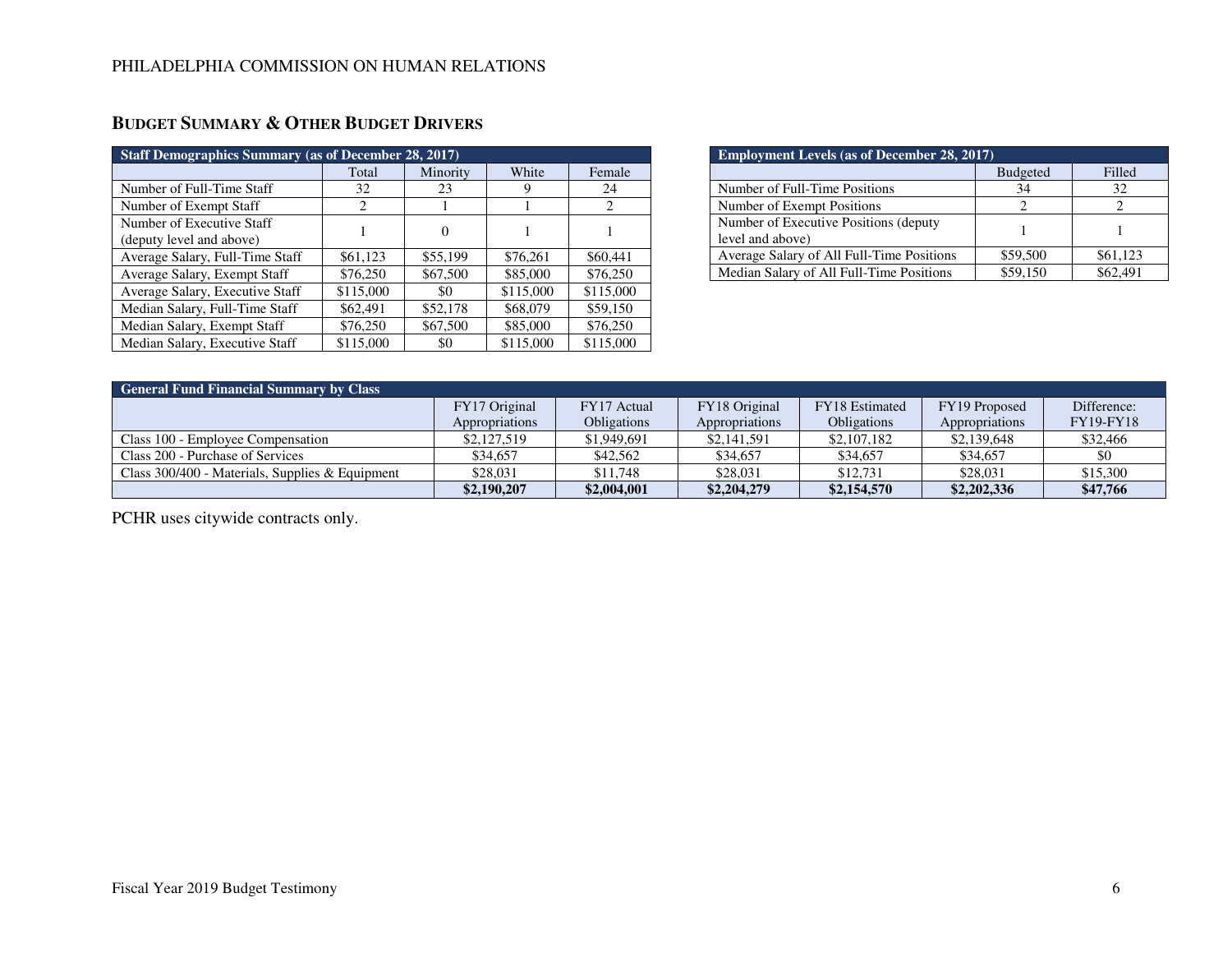## **PROPOSED BUDGET OVERVIEW**

### **Proposed Funding Request**:

The proposed Fiscal Year 2019 General Fund budget totals \$2,202,336, an increase of \$47,766 over Fiscal Year 2018 estimated obligation levels. This increase is primarily due to replacing funds that were removed in Classes 100 and 300 in the Target Budget FY18. In addition, there was a small increase in DC 33 wages in Class 100.

The proposed budget includes:

- \$2,139,648 in Class 100, a \$32,466 increase over FY18. This increase will bring the PCHR back to level funding, with a small additional increase for DC 33 wage increases.
- \$34,657 in Class 200, which is level funding with FY18.
- \$28,031 in Class 300/400, a \$15,300 increase over FY18. This increase was due to restoration of a target budget cut.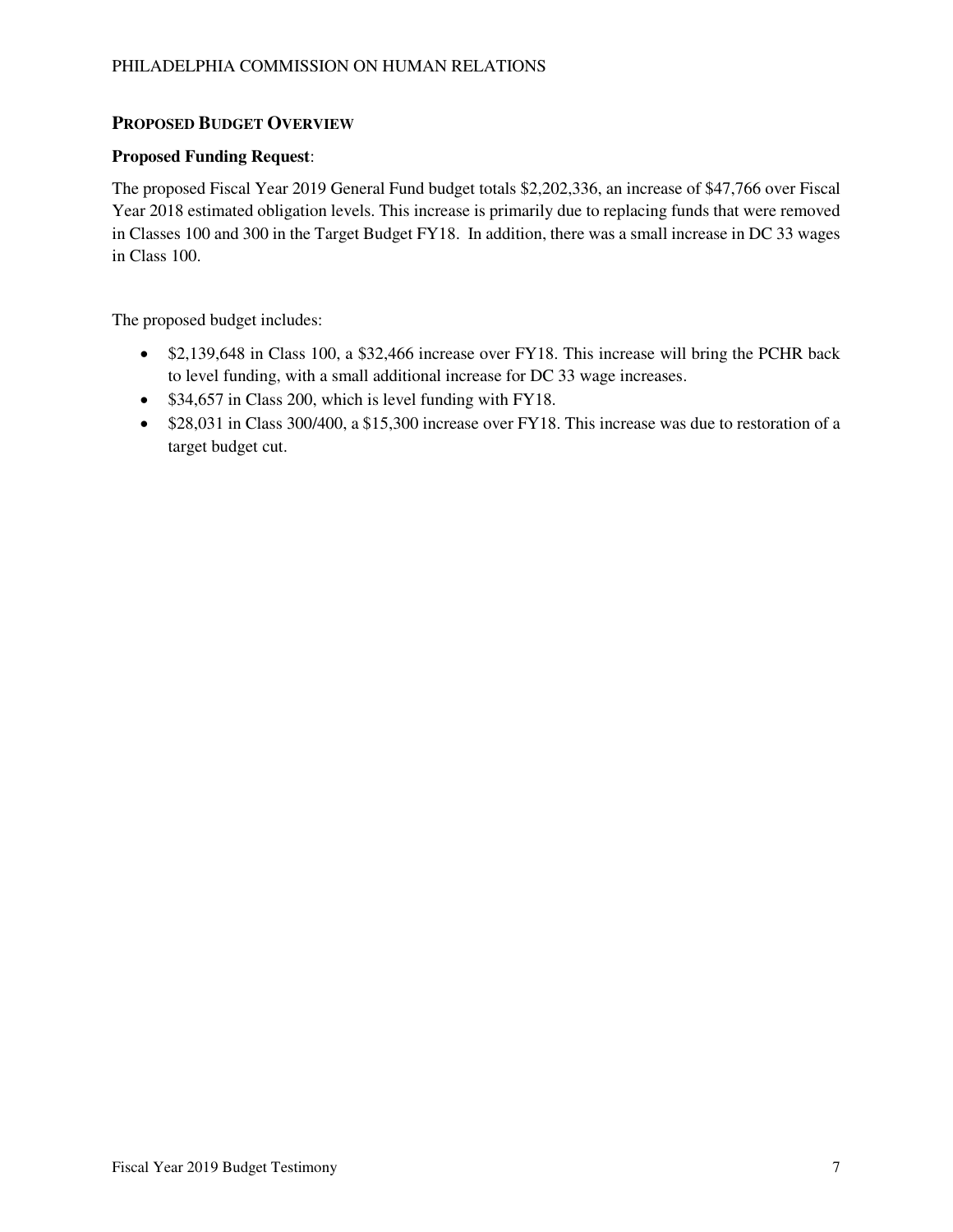# **STAFFING LEVELS**

The department is requesting 34 budgeted positions for FY19, level with FY18.

# **NEW HIRES**

| New Hires (from $7/1/2017$ to December 2017) |  |  |  |  |
|----------------------------------------------|--|--|--|--|
| <b>Total Number of New Hires</b>             |  |  |  |  |
| Black or African American                    |  |  |  |  |
| Total                                        |  |  |  |  |

Since December, PCHR hired one male who identifies as Hispanic/Latino.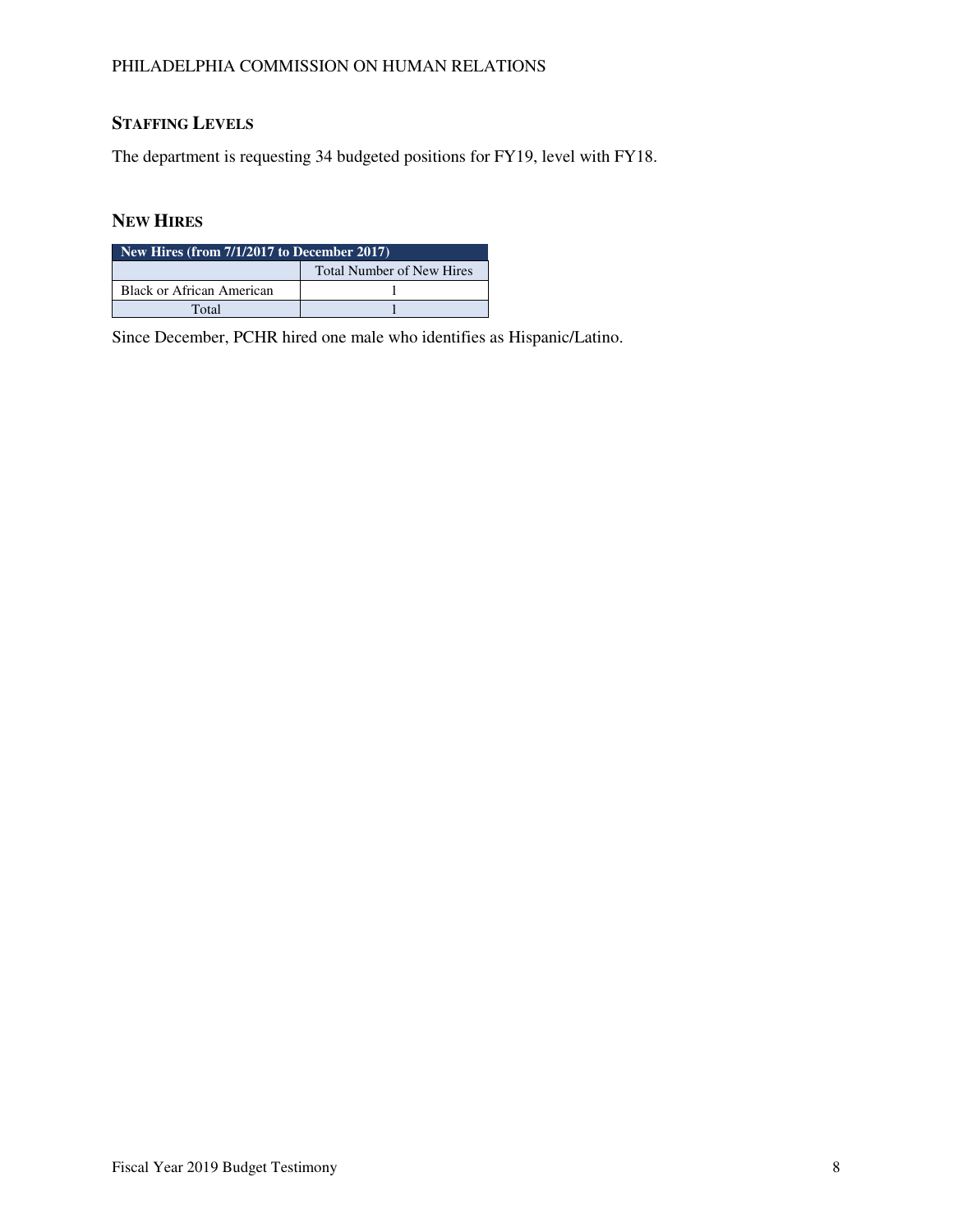### **PERFORMANCE, CHALLENGES, AND INITIATIVES**

### **FY19 Strategic Goals**  • Increase education and outreach. • Create new efficiencies for case handling. • Establish partnerships to expand programs. **FY19 Performance Measures**  Measure FY17 Actual FY18 YTD  $(Q1 + Q2)$  FY18 Target FY19 Target Discrimination cases investigated<sup>1</sup> 150 23 159 159 Ban the Box cases investigated 25 12 40 50 Neighbor disputes investigated<sup>2</sup> 315 96 340 340 Intergroup conflict cases investigated  $\begin{vmatrix} 40 & 17 & 60 \\ 40 & 17 & 60 \end{vmatrix}$ Prevention/education activities<sup>3</sup> 188 188 188 188 188 Fair Housing Commission number of cases 301 159 300 300 300

*1 Targets reflect the numbers in PCHR's contract with the EEOC. This contract runs over the course of the Federal Fiscal Year (10/1-9/30), so FY17 Actual figures are for 10/1/16-9/30/17, FY18 YTD figures are for 10/1/17-12/31/17, the FY18 Target is for 10/1/17-9/30/18, and the FY19 Target is for 10/1/18-9/30/19. FY18 YTD performance is low due to retirements among staff. PCHR anticipates that the number of cases investigated will increase before the end of the year to meet the target.* 

*2 Neighbor disputes tend to increase in the spring. As a result, PCHR expects to meet the FY18 year-end target.* 

*3 These activities include attending or organizing outreach events and activities; conducting information sessions and skills workshops for community stakeholders (i.e. informing community about PCHR and city ordinances, conducting workshops on conflict resolution, connecting people to resources); and organizing community dialogues.*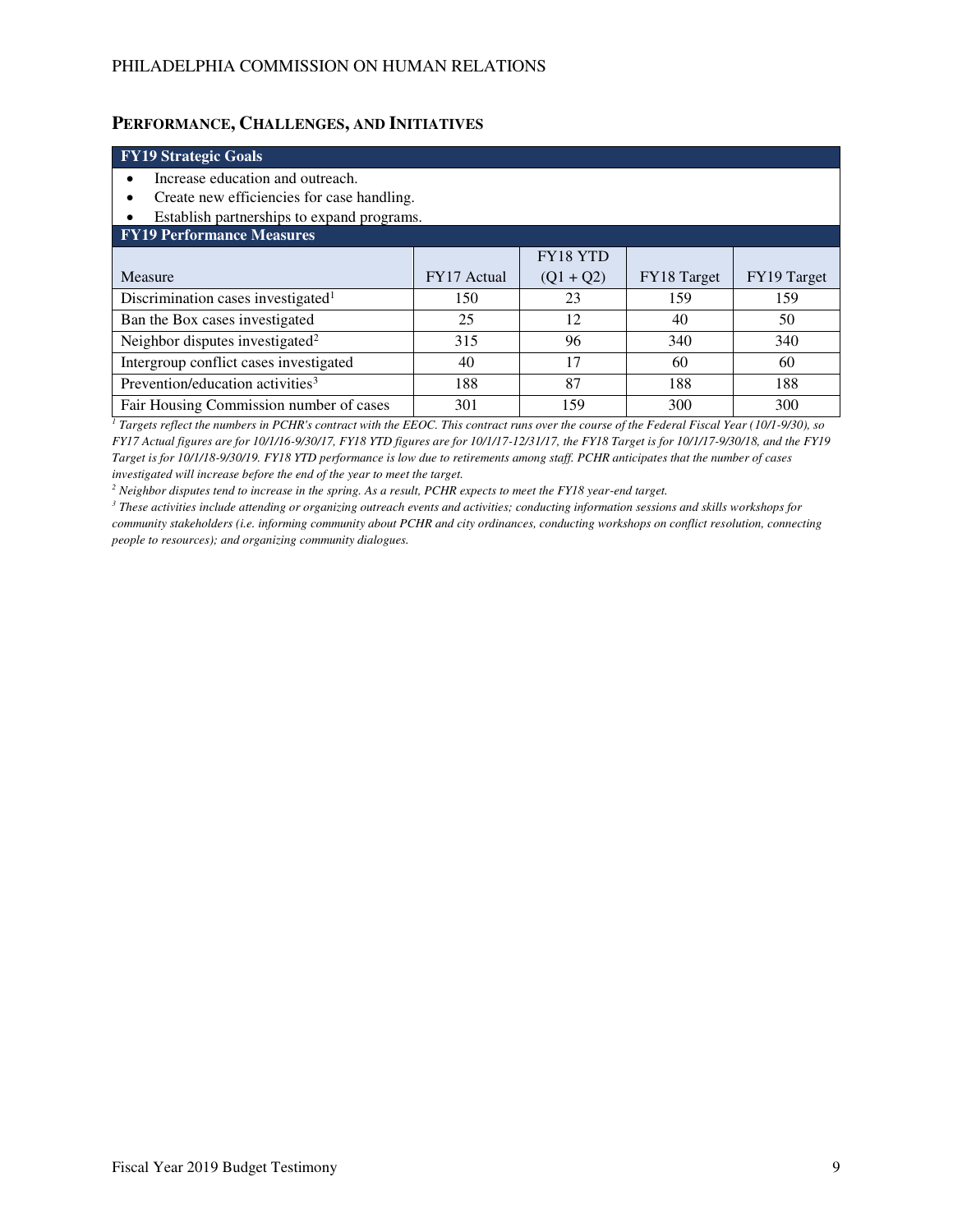# **OTHER BUDGETARY IMPACTS**

#### **Federal and State (Where Applicable)**

The PCHR has a work-sharing agreement with the federal Equal Employment Opportunity Commission (EEOC) under which it receives \$700 for each dual-filed discrimination case it investigates and closes. In FY17, the unit generated \$139,000 from its case closings. In FY18, it is anticipated that PCHR will receive \$125,000, which is 5.8% of its budget.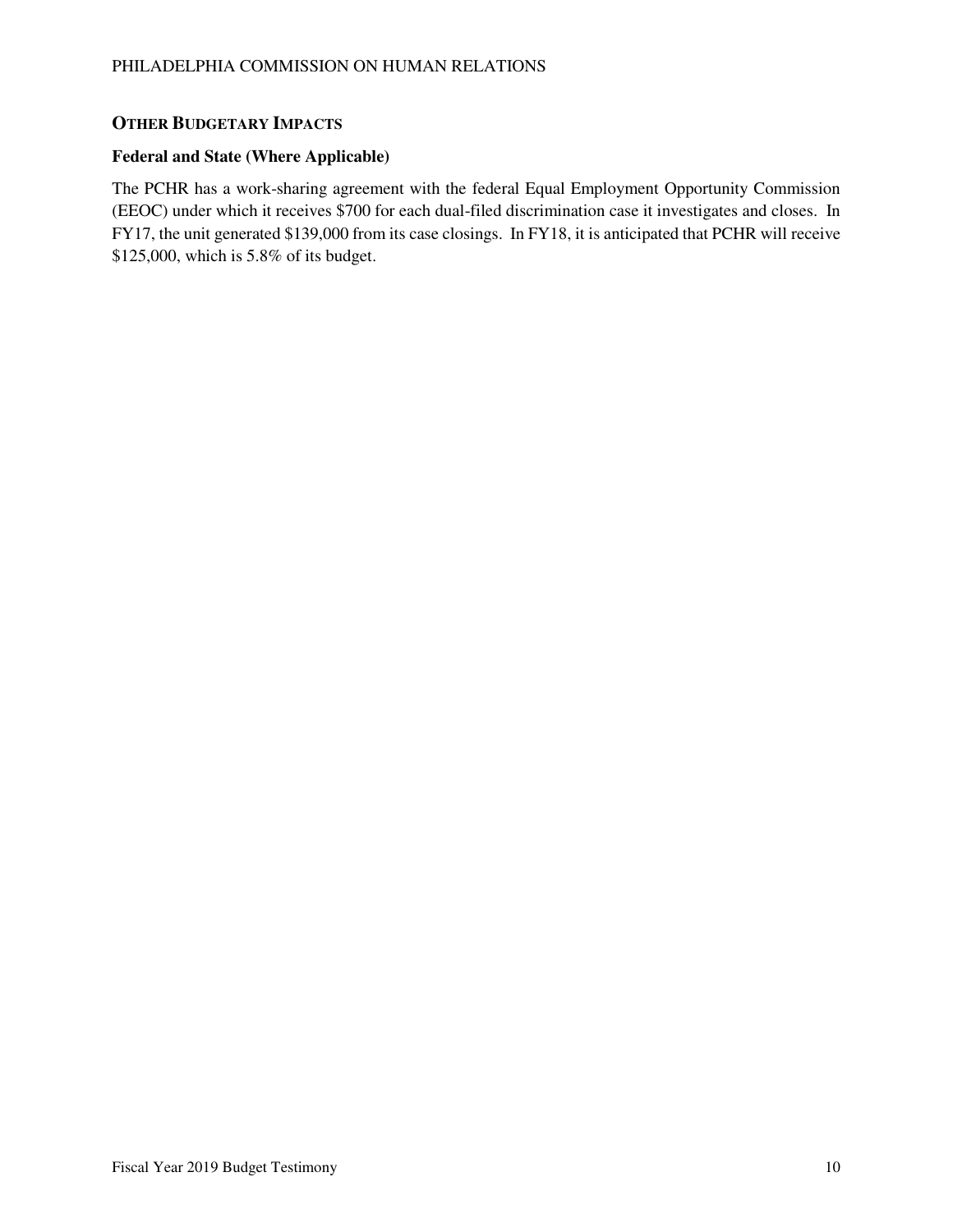# **CONTRACTING EXPERIENCE**

PCHR uses citywide contracts only.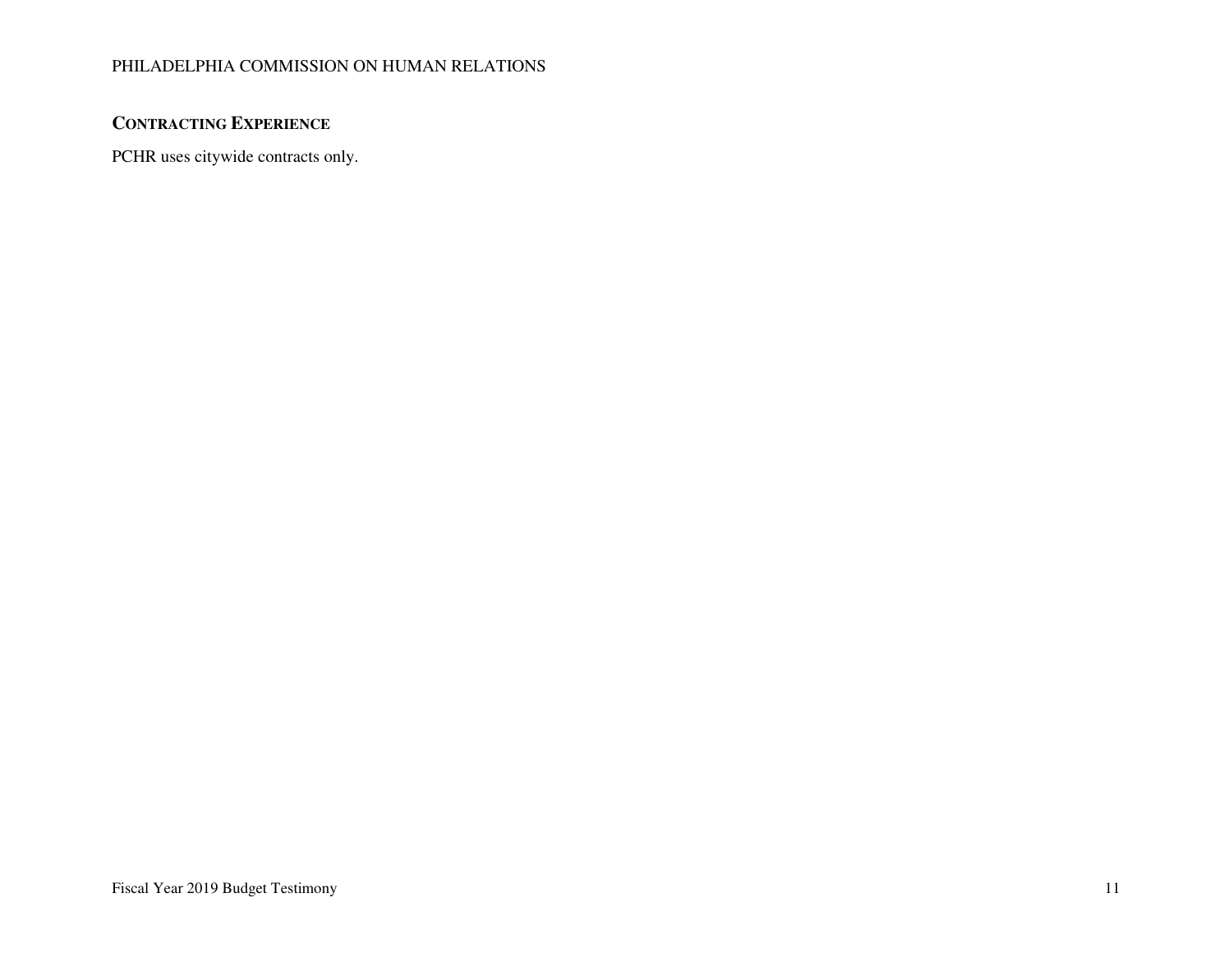# **EMPLOYEE DATA**

| <b>Staff Demographics (as of December 2017)</b> |                  |                  |                        |                  |                  |  |
|-------------------------------------------------|------------------|------------------|------------------------|------------------|------------------|--|
| <b>Full-Time Staff</b>                          |                  |                  | <b>Executive Staff</b> |                  |                  |  |
|                                                 | Male             | Female           |                        | Male             | Female           |  |
|                                                 | African-         | African-         |                        | African-         | African-         |  |
|                                                 | American         | American         |                        | American         | American         |  |
| Total                                           | 1                | 11               | Total                  | $\overline{0}$   | $\mathbf{0}$     |  |
| % of Total                                      | 3%               | 34%              | % of Total             | $0\%$            | $0\%$            |  |
| Average Salary                                  | \$41,953         | \$58,857         | Average Salary         | N/A              | N/A              |  |
| <b>Median Salary</b>                            | \$41,953         | \$55,608         | Median Salary          | N/A              | N/A              |  |
|                                                 | White            | White            |                        | White            | White            |  |
| Total                                           | 3                | 6                | Total                  | $\mathbf{0}$     | 1                |  |
| % of Total                                      | 9%               | 19%              | % of Total             | $0\%$            | 100%             |  |
| Average Salary                                  | \$71,217         | \$78,783         | Average Salary         | N/A              | \$115,000        |  |
| Median Salary                                   | \$68,079         | \$73,059         | Median Salary          | N/A              | \$115,000        |  |
|                                                 | Hispanic         | Hispanic         |                        | Hispanic         | Hispanic         |  |
| Total                                           | 1                | 6                | Total                  | $\theta$         | $\theta$         |  |
| % of Total                                      | 3%               | 19%              | % of Total             | $0\%$            | $0\%$            |  |
| Average Salary                                  | \$48,116         | \$49,369         | Average Salary         | N/A              | N/A              |  |
| <b>Median Salary</b>                            | \$48,116         | \$47,369         | <b>Median Salary</b>   | N/A              | N/A              |  |
|                                                 | Asian            | Asian            |                        | Asian            | Asian            |  |
| Total                                           | 3                | $\boldsymbol{0}$ | Total                  | $\theta$         | $\boldsymbol{0}$ |  |
| % of Total                                      | 9%               | $0\%$            | % of Total             | $0\%$            | $0\%$            |  |
| Average Salary                                  | \$67,203         | N/A              | Average Salary         | N/A              | N/A              |  |
| Median Salary                                   | \$62,491         | N/A              | Median Salary          | N/A              | N/A              |  |
| Other<br>Other                                  |                  | Other<br>Other   |                        |                  |                  |  |
| Total                                           | $\mathbf{0}$     | 1                | Total                  | $\mathbf{0}$     | $\theta$         |  |
| % of Total                                      | $0\%$            | 3%               | % of Total             | $0\%$            | $0\%$            |  |
| Average Salary                                  | N/A              | \$34,244         | Average Salary         | N/A              | N/A              |  |
| Median Salary                                   | N/A              | \$34,244         | <b>Median Salary</b>   | N/A              | N/A              |  |
|                                                 | <b>Bilingual</b> | <b>Bilingual</b> |                        | <b>Bilingual</b> | <b>Bilingual</b> |  |
| Total                                           | 3                | 6                | Total                  | $\mathbf{0}$     | 0                |  |
| % of Total                                      | 9%               | 19%              | % of Total             | $0\%$            | $0\%$            |  |
| Average Salary                                  | \$54,262         | \$43,827         | Average Salary         | N/A              | $\rm N/A$        |  |
| <b>Median Salary</b>                            | \$52,178         | \$38,411         | <b>Median Salary</b>   | N/A              | N/A              |  |
|                                                 | Male             | Female           |                        | Male             | Female           |  |
| Total                                           | 8                | 24               | Total                  | $\mathbf{0}$     | 1                |  |
| % of Total                                      | 25%              | 75%              | % of Total             | $0\%$            | 100%             |  |
| Average Salary                                  | \$63,166         | \$60,441         | Average Salary         | N/A              | \$115,000        |  |
| Median Salary                                   | \$62,891         | \$59,150         | Median Salary          | N/A              | \$115,000        |  |